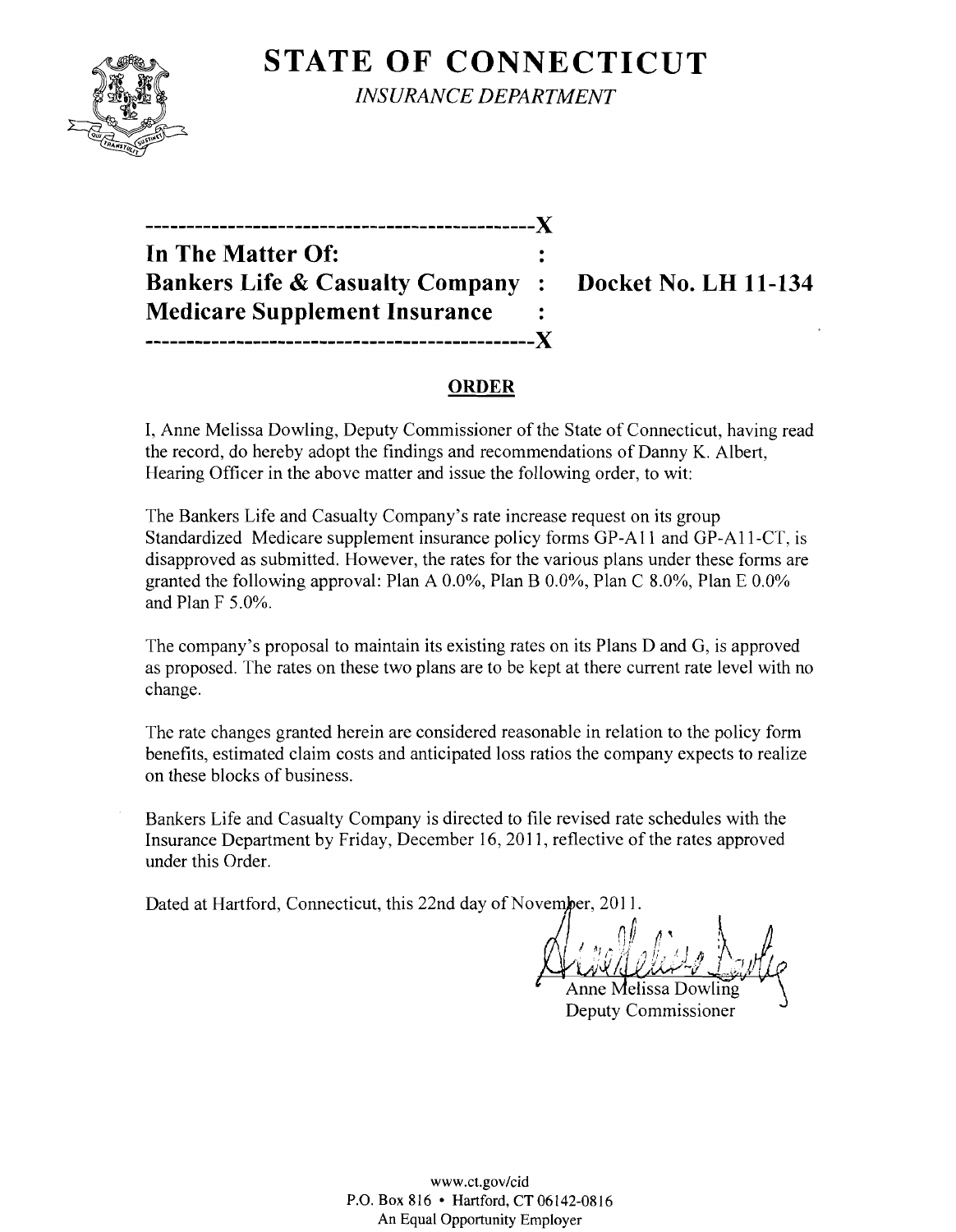# **STATE OF CONNECTICUT**



*INSURANCE DEPARTMENT* 

**-----------------------------------------------)(** 

**In The Matter Of: Bankers Life & Casualty Company : Docket No. LH 11-134 Medicare Supplement Insurance -----------------------------------------------)(** 

## **PROPOSED FINAL DECISION**

# 1. **INTRODUCTION**

The Insurance Commissioner of the State of Connecticut is empowered to review rates charged for individual and group Medicare supplement policies sold to any resident of this State who is eligible for Medicare. The source for this regulatory authority is contained in Chapter 700c and Section 38a-495a of the Connecticut General Statutes.

After due notice a hearing was held at the Insurance Department in Hartford on October 25, 2011 to consider whether or not the rate increase requested by Bankers Life and Casualty Company on its group standardized Medicare supplement business should be approved.

No members from the general public attended the hearing.

No representative from Bankers Life and Casualty Company attended the hearing.

The hearing was conducted in accordance with the requirements of Section 38a-474, Connecticut General Statutes, the Uniform Administrative Procedures Act, Chapter 54 of the Connecticut General Statutes, and the Insurance Department Rules of Practice, Section 38a-8-1 et seq. of the Regulations of Connecticut State Agencies.

A Medicare supplement (or Medigap) policy is a private health insurance policy sold on an individual or group basis which provides benefits that are additional to the benefits provided by Medicare. For many years Medicare supplement policies have been highly regulated under both state and federal law to protect the interests of persons eligible for Medicare who depend on these policies to provide additional coverage for the costs of health care.

Effective December 1,2005, Connecticut amended its program of standardized Medicare supplement policies in accordance with Section 38a-495a of the Connecticut General Statutes, and Sections 38a-495a-l through 38a-495a-21 of the Regulations of Connecticut Agencies. This program, which conforms to federal requirements, provides that all insurers offering Medicare supplement policies for sale in the state must offer the basic "core" package of benefits known as Plan A. Insurers may also offer anyone or more of eleven other plans (Plans B through L).

> www.ct.gov/cid P.O. Box 816 • Hartford, CT 06142-0816 An Equal Opportunity Employer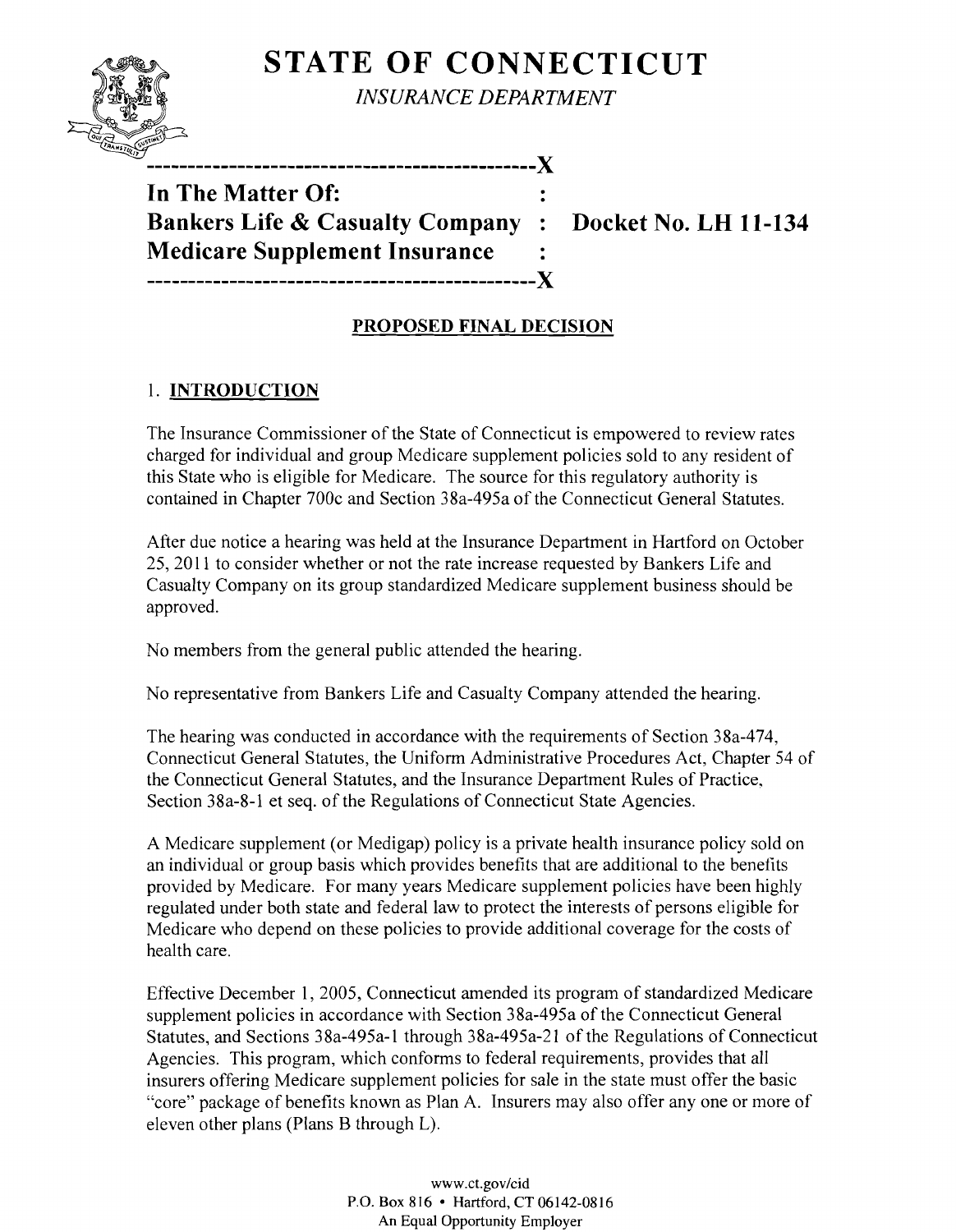Effective January 1,2006, in accordance with Section 38a-495c ofthe Connecticut General Statutes (as amended by Public Act 05-20) premiums for all Medicare supplement policies in the state must use community rating. Rates for Plans A through L must be computed without regard to age, gender, previous claims history or the medical condition of any person covered by a Medicare supplement policy or certificate.

The statute provides that coverage under Plan A through L may not be denied on the basis of age, gender, previous claims history or the medical condition of any covered person. Insurers may exclude benefits for losses incurred within six months from the effective date of coverage based on a pre-existing condition.

Effective October 1, 1998, carriers that offer Plan B or Plan C must make these plans as well as Plan A, available to all persons eligible for Medicare by reason of disability.

Insurers must also make the necessary arrangements to receive notice of all claims paid by Medicare for their insureds so that supplemental benefits can be computed and paid without requiring insureds to file claim forms for such benefits. This process of direct notice and automatic claims payment is commonly referred to as "piggybacking" or "crossover".

Sections 38a-495 and 38a-522 of the Connecticut General Statutes, and Section 38a-495a-10 ofthe Regulations of Connecticut Agencies, state that individual and group Medicare supplement policies must have anticipated loss ratios of 65% and 75%, respectively. Under Sections 38a-495-7 and 38a-495a-10 of the Regulations of Connecticut Agencies, filings for rate increases must demonstrate that actual and expected losses in relation to premiums meet these standards, and anticipated loss ratios for the entire future period for which the requested premiums are calculated to provide coverage must be expected to equal or exceed the appropriate loss ratio standard.

Section 38a-473 of the Connecticut General Statutes provides that no insurer may incorporate in its rates for Medicare supplement policies factors for expenses that exceed 150% of the average expense ratio for that insurer's entire written premium for all lines of health insurance for the previous calendar year.

## II. **FINDING OF FACT**

After reviewing the exhibits entered into the record of this proceeding, the testimony of the witnesses, and utilizing the experience, technical competence and specialized knowledge of the Insurance Department, the undersigned makes the following findings of fact:

1. Bankers Life and Casualty submitted rate increase proposals for the following Medicare supplement policy forms:

## Group Standardized Policy Forms GP-A11 and GP-A11-CT

- 2. These proposed rates are expected to satisfy the Connecticut regulatory loss ratio requirement of 75% for group policy forms.
- 3. The proposed rates are intended to be effective through year-end 2012.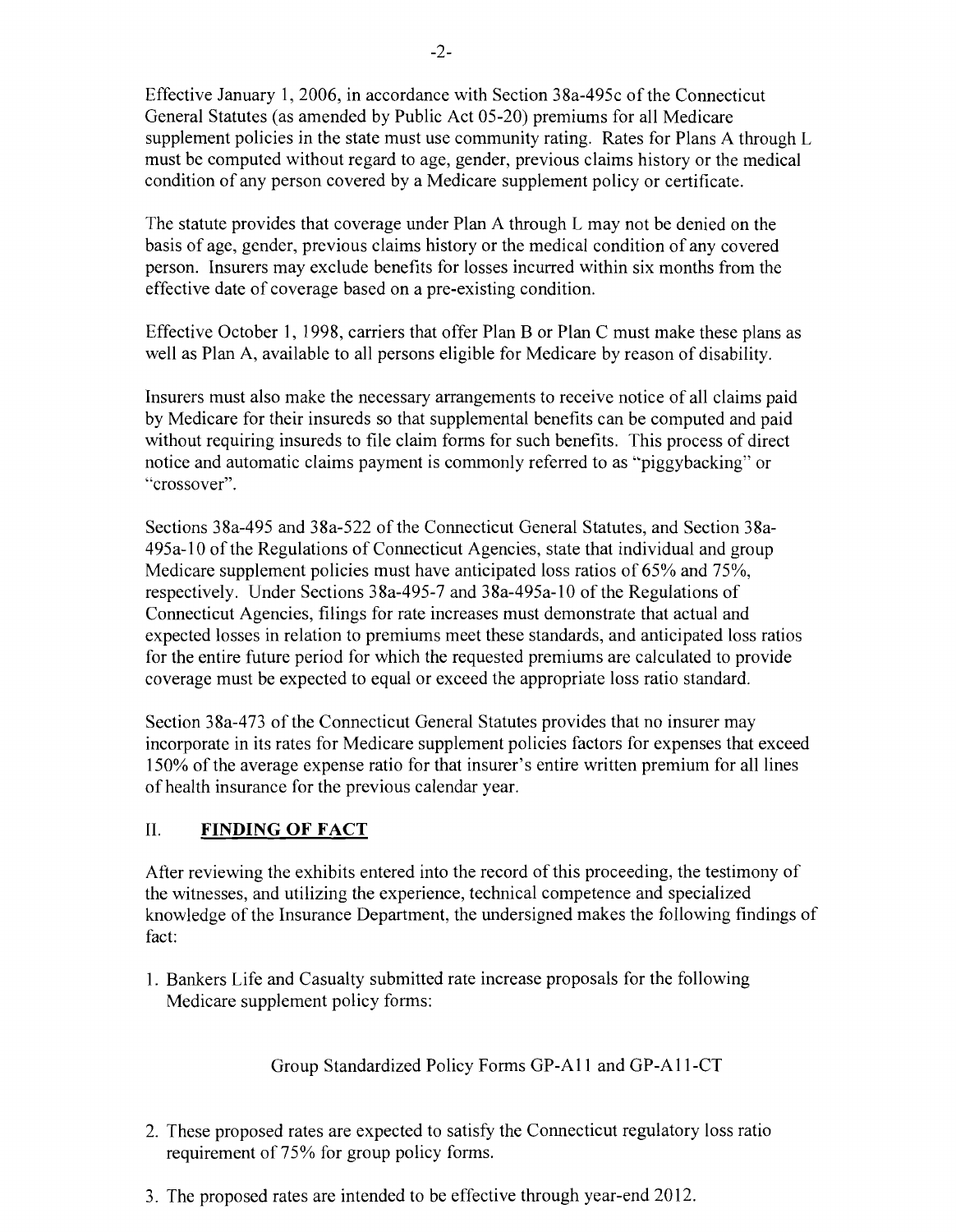- 4. Bankers certified that their expense factors are in compliance with Section 38a-473,  $C.G.S.$ .
- 5. The company is complying with subsection (e) of section 38a-495c, C.G.S., relative to the automatic claim-processing requirement (crossover/piggybacking).

#### Group Standardized Forms GP-All and GP-AII-CT

1. Bankers Life and Casualty has requested the following rate increases for these forms:

| Plan | Rate Increase |
|------|---------------|
| A    | 7.0%          |
| B    | 7.5%          |
| C    | 8.0%          |
| Ε    | 3.5%          |
| F    | 11.5%         |

Bankers' is also requesting no rate increase for Plans D and G.

- 2. The last rate increase approved for these forms ranged from 4.5% to 10.0%, effective 1/1/11.
- 3. The following are in-force counts on a nationwide basis as well as Connecticut specific as of  $6/30/11$  by plan:

| Plan           | Connecticut | Nationwide |
|----------------|-------------|------------|
| A              |             | 178        |
| B              |             | 328        |
| $\overline{C}$ |             | 5,666      |
| D              | 68          | 2,000      |
| E              | 92          | 1,207      |
| F              | 18          | 5,947      |
| G              | 17          | 2,434      |
| Total          | 203         | 17,760     |

4. The 2008, 2009, 2010 and inception-to-date loss ratios for Connecticut, by plan, are as follows:

| Plan  | 2008   | 2009   | 2010  | Inception |
|-------|--------|--------|-------|-----------|
| A     | 71.6%  | 116.1% | 53.7% | 68.7%     |
| B     | 166.8% | 45.2%  | 6.3%  | 141.8%    |
| C     | 63.6%  | 76.4%  | 19.1% | 95.8%     |
| D     | 66.8%  | 62.5%  | 56.8% | 84.6%     |
| Ε     | 92.3%  | 59.8%  | 56.3% | 78.7%     |
| F     | 52.4%  | 77.8%  | 71.9% | 85.0%     |
| G     | 49.5%  | 60.3%  | 48.8% | 75.1%     |
| Total | 79.1%  | 62.5%  | 56.8% | 81.9%     |